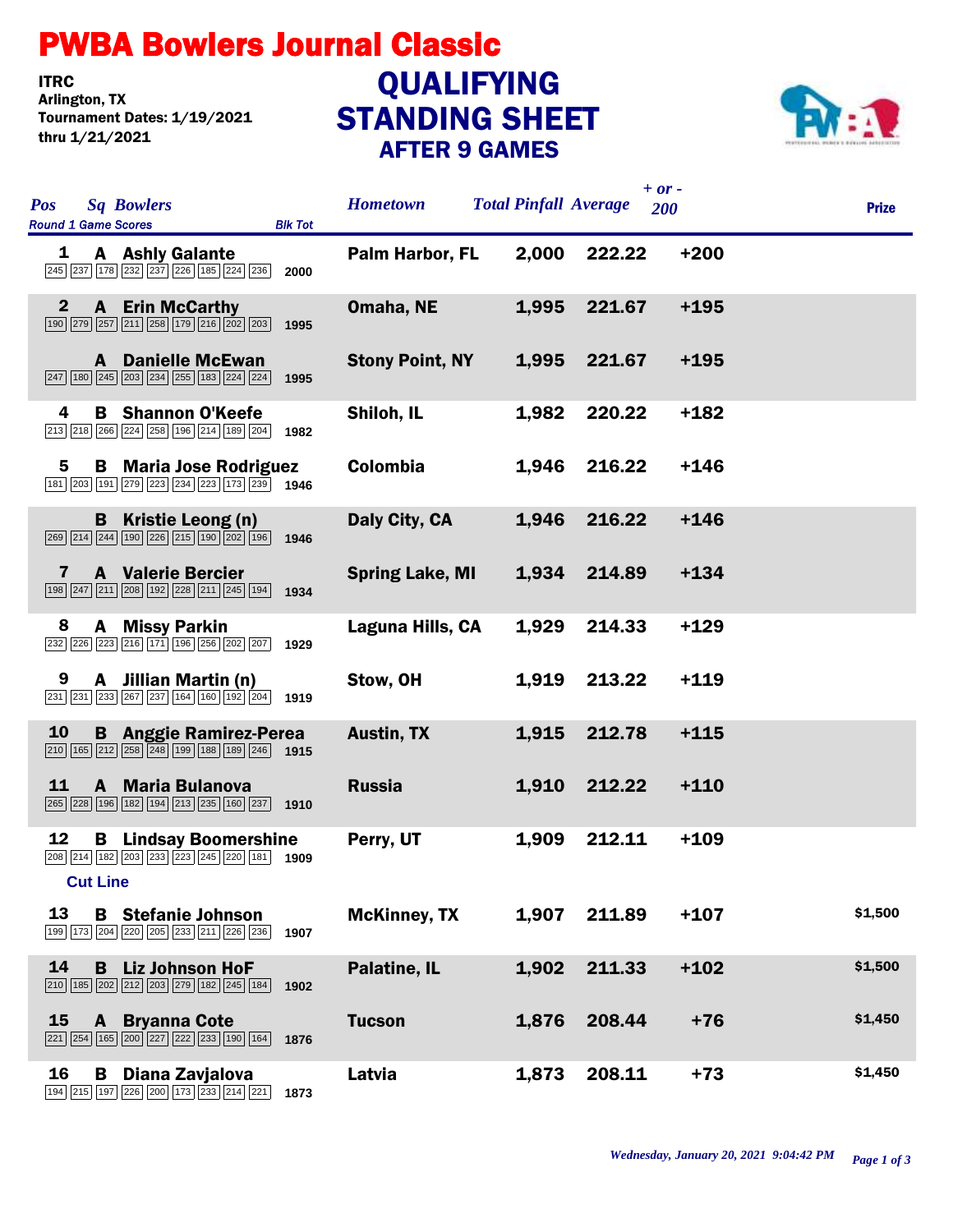| <b>Pos</b><br><b>Sq Bowlers</b><br><b>Round 1 Game Scores</b><br><b>Blk Tot</b>                    | <b>Hometown</b>             | <b>Total Pinfall Average</b> | $+ or -$ | <b>200</b> | <b>Prize</b> |
|----------------------------------------------------------------------------------------------------|-----------------------------|------------------------------|----------|------------|--------------|
| 17<br>A Dasha Kovalova<br>227 237 235 211 196 183 223 172 181<br>1865                              | <b>Ukraine</b>              | 1,865                        | 207.22   | $+65$      | \$1,400      |
| 18<br><b>Summer Jasmin</b><br>B.<br>163 232 151 214 235 235 198 224 211<br>1863                    | <b>Beckley, WV</b>          | 1,863                        | 207.00   | $+63$      | \$1,400      |
| 19<br><b>Clara Guerrero</b><br>B<br>224 234 214 185 171 196 234 192 211<br>1861                    | <b>Colombia</b>             | 1,861                        | 206.78   | $+61$      | \$1,400      |
| 20<br><b>Jordan Richard</b><br>A<br>229 202 202 207 183 191 199 208 233<br>1854                    | <b>Tipton, MI</b>           | 1,854                        | 206.00   | $+54$      | \$1,400      |
| 21<br>A Sandra Gongora<br>177 168 248 216 246 194 185 225 193<br>1852                              | <b>Mexico</b>               | 1,852                        | 205.78   | $+52$      | \$1,350      |
| 22<br><b>Julia Bond</b><br>$\mathbf{A}$<br>214 234 196 174 215 151 204 246 210<br>1844             | Aurora, IL                  | 1,844                        | 204.89   | $+44$      | \$1,350      |
| 23<br><b>A</b> Jacqueline Evans<br>205 258 175 161 240 203 195 216 185<br>1838                     | <b>Acton, MA</b>            | 1,838                        | 204.22   | $+38$      | \$1,350      |
| 24<br><b>Taylor Bulthuis</b><br>В<br>202 227 189 224 218 176 184 189 211<br>1820                   | <b>Coral Springs, FL</b>    | 1,820                        | 202.22   | $+20$      | \$1,350      |
| 25<br><b>Lilia Robles</b><br>в<br>127 198 191 199 248 252 216<br>189<br>185<br>1805                | <b>Mexico</b>               | 1,805                        | 200.56   | $+5$       | \$1,300      |
| 26<br><b>Rocio Restrepo</b><br>A<br>191 201 214 163 186 192 208 210 233<br>1798                    | Louisville, OH              | 1,798                        | 199.78   | $-2$       | \$1,300      |
| 27<br>Tina Williams (n)<br>в<br>157   165   220   208   232   201   187   190   212  <br>1772      | <b>Pflugerville, TX</b>     | 1,772                        | 196.89   | $-28$      | \$1,300      |
| 28<br><b>Caitlyn Johnson</b><br>В<br>184 161 174 180 205 253 175<br>211 227<br>1770                | <b>Beaumont, TX</b>         | 1,770                        | 196.67   | $-30$      | \$1,300      |
| 29<br>В<br><b>Estefania Cobo</b><br>206 223 203 206 189 200 182 183 176<br>1768                    | North Richland Hills, 1,768 |                              | 196.44   | $-32$      | \$1,250      |
| 30<br><b>Sydney Brummett</b><br>A<br>217 195 189 200 190 224 143 193 208<br>1759                   | <b>Wichita, KS</b>          | 1,759                        | 195.44   | $-41$      | \$1,250      |
| 31<br><b>A</b> Stephanie Martins<br>149 125 233 176 232 194 224 200 224<br>1757                    | <b>Brazil</b>               | 1,757                        | 195.22   | $-43$      | \$1,250      |
| 32<br><b>Abby Ragsdale</b><br>A<br>211 154 217 199 189 194 165 222 203<br>1754<br><b>Cash Line</b> | Aurora, IL                  | 1,754                        | 194.89   | $-46$      | \$1,250      |
| 33<br><b>Kerry Smith</b><br>A<br>168 195 194 200 197 190 193<br>171 207<br>1715                    | <b>New Holland, PA</b>      | 1,715                        | 190.56   | $-85$      |              |
| 34<br><b>Elise Bolton</b><br>B<br>188 161 149 179 211 199<br>228 193 206<br>1714                   | <b>Merritt Island, FL</b>   | 1,714                        | 190.44   | $-86$      |              |
| 35<br><b>Kayla Bandy</b><br>B<br>179 168 170 221 191 220 200 180 157<br>1686                       | <b>Salisbury, MD</b>        | 1,686                        | 187.33   | $-114$     |              |